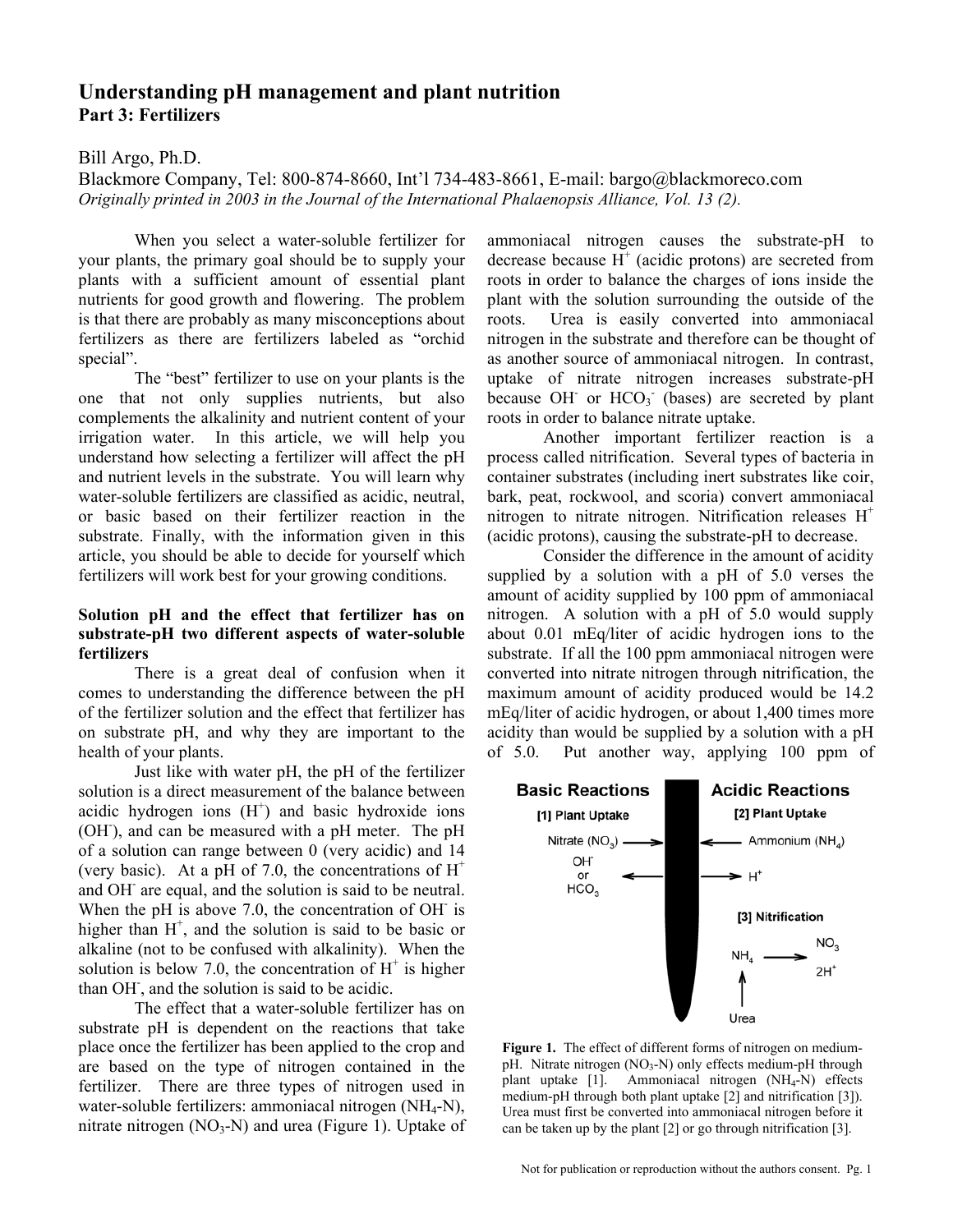**Table 1.** The nitrogen content of selected commercially-available granular and liquid water-soluble fertilizers. The alkalinity concentration that provides a stable substrate pH should be viewed as an approximate guideline only. Use these values as a starting point. Any changes to the fertilizer program should be based on the actual measured pH of the crop.

| $N-P_2O_5-K_2O$<br>Formula                  | $%NH4-N$ | % Urea-N                 | $% NO3-N$ | Fertilizer<br>reaction <sup>1</sup> | Proportion of the total<br>nitrogen in the ammoniacal<br>form $(NH_4-N + urea-N)$ | Alkalinity Conc. (in ppm CaCO3)<br>that provides a stable substrate pH |
|---------------------------------------------|----------|--------------------------|-----------|-------------------------------------|-----------------------------------------------------------------------------------|------------------------------------------------------------------------|
| <b>Granular fertilizers</b>                 |          |                          |           |                                     |                                                                                   |                                                                        |
| $21 - 7 - 7$ <sup>GC,SC</sup>               | 9.1%     | 11.9%                    |           | A 1520                              | 100%                                                                              |                                                                        |
| 9-45-15 $\rm ^{GC,SC}$                      | 9.0%     | $\overline{\phantom{0}}$ |           | A 940                               | 100%                                                                              | 250 or more                                                            |
| 30-10-10 $^{\mathrm{GC},\mathrm{GM, \,SC}}$ | 2.1%     | 24.7%                    | 3.2%      | A 1039                              | 89%                                                                               |                                                                        |
| 20-20-20 $^{\rm GC,GM,\,SC}$                | 3.9%     | 10.5%                    | 5.6%      | A 680                               | 72%                                                                               |                                                                        |
| 6-30-30 $\rm ^{GM}$                         | 2.7%     |                          | 3.3%      | NA                                  | 45%                                                                               |                                                                        |
| 10-30-20 $\rm ^{G,\,SC}$                    | 4.4%     | $\overline{\phantom{0}}$ | 5.6%      | A 425                               | 43%                                                                               | 150 to 200                                                             |
| 20-10-20 $^{\rm GC,GM,\,SC}$                | 8.0%     | $\overline{\phantom{0}}$ | 12.0%     | A 430                               | 40%                                                                               |                                                                        |
| $21 - 5 - 20$ SC                            | 6.5%     | 1.9%                     | 12.6%     | A389                                | 40%                                                                               |                                                                        |
| 19-4-23-2 Ca GC                             | 5.7%     | $\overline{a}$           | 13.6%     | A 140                               | 30%                                                                               |                                                                        |
| 17-5-17-3 Ca-1 Mg GC                        | 4.2%     | $\overline{\phantom{a}}$ | 12.8%     | A <sub>0</sub>                      | 25%                                                                               | 75 to 150                                                              |
| 15-5-15-5 Ca-2 Mg <sup>SC</sup>             | 1.2%     | 2.1%                     | 11.8%     | <b>B</b> 141                        | 21%                                                                               |                                                                        |
| 15-3-20-3 Ca-1 Mg GC                        | 2.4%     | ÷,                       | 12.6%     | <b>B</b> 75                         | 16%                                                                               |                                                                        |
| 14-4-14-5 Ca-2 Mg GC                        | $2.0\%$  | $\overline{\phantom{a}}$ | 12.0%     | <b>B</b> 200                        | 14%                                                                               | 50 or less                                                             |
| 13-2-13-6 Ca-3 Mg GC, SC                    | $0.8\%$  | $\overline{\phantom{0}}$ | 12.2%     | <b>B</b> 380                        | 6%                                                                                |                                                                        |
| 13-3-15-8 Ca-2 Mg <sup>GC</sup>             | 0.7%     | ۰                        | 12.5%     | <b>B</b> 420                        | 5%                                                                                |                                                                        |
| Liquid fertilizers                          |          |                          |           |                                     |                                                                                   |                                                                        |
| 10-5-5-2 Ca-0.5 Mg DG                       | 3.7%     |                          | 6.3%      | NA                                  | 37%                                                                               | 150 to 200                                                             |
| 7-9-5-2 Ca-0.5 Mg DG                        | 2.6%     | $\overline{\phantom{0}}$ | 4.4%      | NA                                  | 37%                                                                               |                                                                        |
| 7-7-7-2 Ca-0.5 Mg $^{DG}$                   | 2.1%     | $\overline{\phantom{0}}$ | 4.9%      | NA                                  | 30%                                                                               | 75 to 150                                                              |
| 3-12-6-2 Ca-0.5 Mg $^{DG}$                  | 0.7%     |                          | 2.3%      | NA                                  | 23%                                                                               |                                                                        |

<sup>1</sup> Pounds of acidity (A) or basicity (B) per ton of fertilizer.

DG = Dyna Gro, GC = GreenCare, GM = Grow-more, SC = Scotts (Peters)

#### **To Calculate the proportion of the total nitrogen in the ammoniacal form**

| $\%$ NH <sub>4</sub> -N + $\%$ Urea-N                 |     | Proportion of the total nitrogen in the ammoniacal form |  |
|-------------------------------------------------------|-----|---------------------------------------------------------|--|
| % Total Nitrogen                                      |     |                                                         |  |
|                                                       |     |                                                         |  |
| <b>Example: 20-20-20</b>                              |     |                                                         |  |
| $3.9\% \text{ NH}_4\text{-N} + 10.5\% \text{ Urea-N}$ | $=$ |                                                         |  |
| 20% total nitrogen                                    |     | 72% of the total nitrogen is in the ammoniacal form     |  |

ammoniacal nitrogen has the potential to supply the same amount of acidity as a solution with a pH of 1.8. The acidity produced by a solution with a pH of 5.0 would be equivalent to the nitrification of 0.14 ppm ammoniacal nitrogen (almost undetectable).

While the effect that different nitrogen forms have on the substrate pH is more complicated than this simple example, it does give you an idea why the nitrogen form of the fertilizer has a much greater effect on the substrate-pH than does the solution pH.

The main problem with predicting how the nitrogen form affects substrate pH is that the key reactions are not consistent. For example, the application nitrate nitrogen  $(NO<sub>3</sub>-N)$  can cause the substrate-pH to increase, but only if it is taken up by the plant. If plants are small, or are stressed and not growing, nitrate has little influence on substrate-pH. The application of ammoniacal nitrogen  $(NH_4-N)$  can cause the substrate-pH to decrease even if the plant is small or is not growing, because in addition to plant uptake, nitrification will occur independently of the plant. However, nitrification is inhibited by low substrate-pH (starting at around 5.5), low substrate temperature (less than  $60^{\circ}$ F or  $15^{\circ}$ C), and lack of oxygen through water-logging.

Finally, you never apply either all nitrate nitrogen or all ammoniacal nitrogen to your plants. Most fertilizer is a mixture of salts containing different forms of nitrogen and so the overall reaction produced by the fertilizer will depend on the ratio of the different nitrogen forms. There are also other factors that either magnify or buffer the reaction of the fertilizer including the substrate (cation exchange capacity, residual lime, decomposition – to be covered in a later article) and the irrigation water.

### **Water alkalinity also influences the fertilizer reaction.**

 When discussing how water-soluble fertilizer affects substrate-pH, it is important to understand that water-soluble fertilizer cannot be applied without irrigation water. The best guide when selecting an appropriate water-soluble fertilizer is to balance the proportion of nitrogen in the ammoniacal form (acid) against the irrigation water alkalinity (base) (see Table 1). Although other factors affect substrate-pH, research has shown that it is the balance between the ammoniacal nitrogen in the fertilizer and water alkalinity that has the greatest effect on substrate-pH on long-term crops.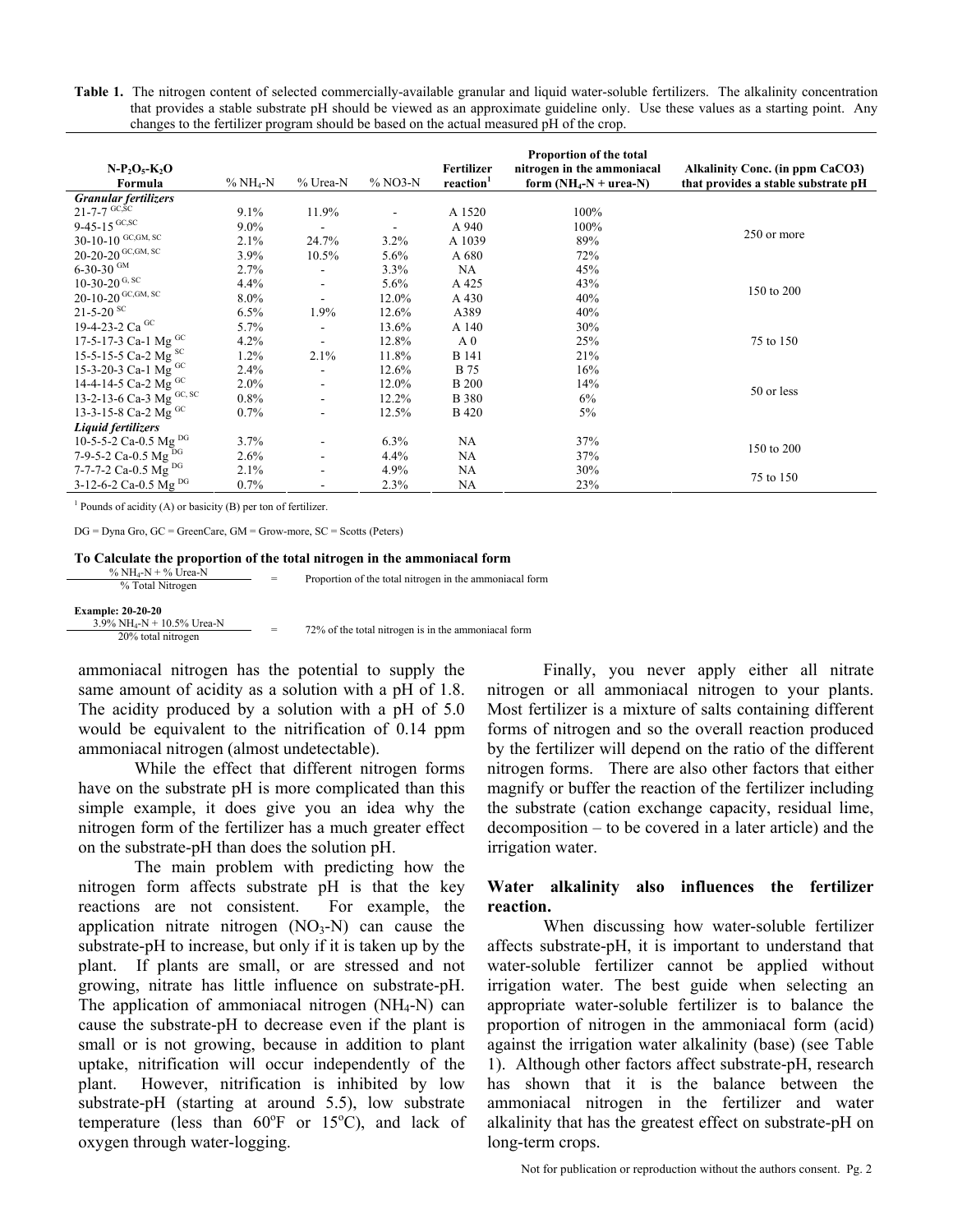**Table 2.** Fertilizer salts used to produce selected commercially-available granular and liquid water-soluble fertilizers.

| $N-P_2O_5-K_2O$<br>Formula      | <b>Derived from</b>                                                                                                                           |  |  |  |
|---------------------------------|-----------------------------------------------------------------------------------------------------------------------------------------------|--|--|--|
|                                 |                                                                                                                                               |  |  |  |
| Granular fertilizers            |                                                                                                                                               |  |  |  |
| $21 - 7 - 7$ <sup>GC,SC</sup>   | KCl, $NH_4H_2PO_4$ , $(NH_4)_2SO_4$ , urea,                                                                                                   |  |  |  |
| $9-45-15$ GC, SC                | KCl, NH <sub>4</sub> H <sub>2</sub> PO <sub>4</sub>                                                                                           |  |  |  |
| 30-10-10 GC, GM, SC             | $KNO3$ , NH <sub>4</sub> H <sub>2</sub> PO <sub>4</sub> , Urea                                                                                |  |  |  |
| 20-20-20 GC, GM, SC             | KNO <sub>3</sub> , NH <sub>4</sub> H <sub>2</sub> PO <sub>4</sub> , Urea                                                                      |  |  |  |
| $6 - 30 - 30$ GM                | $KNO_3$ , $NH_4H_2PO_4$ , $KH_2PO_4$ , $KCl$                                                                                                  |  |  |  |
| 10-30-20 $\rm ^{G,\,SC}$        | $NH4NO3$ , $KNO3$ , $NH4H2PO4$ ,                                                                                                              |  |  |  |
| $20 - 10 - 20$ GC, GM, SC       | $NH4NO3$ , $KNO3$ , $NH4H2PO4$ ,                                                                                                              |  |  |  |
| $21 - 5 - 20$ sc                | $NH4NO3$ , KNO <sub>3</sub> , Urea phosphate                                                                                                  |  |  |  |
| 19-4-23-2 Ca <sup>GC</sup>      | $NH4NO3$ , $Ca(NO3)2$ , $KNO3NH4H2PO4$                                                                                                        |  |  |  |
| 17-5-17-3 Ca-1 Mg <sup>GC</sup> | NH <sub>4</sub> NO <sub>3</sub> , Ca(NO <sub>3</sub> ) <sub>2</sub> , KNO <sub>3</sub> , Mg(NO <sub>3</sub> ) <sub>2</sub> ,<br>$NH_4H_2PO_4$ |  |  |  |
| 15-5-15-5 Ca-2 Mg $^{8}$ C      | $NH4NO3$ , Ca(NO <sub>3</sub> ) <sub>2</sub> , KNO <sub>3</sub> , Mg(NO <sub>3</sub> ) <sub>2</sub> , Urea<br>phosphate                       |  |  |  |
| 15-3-20-3 Ca-1 Mg GC            | $NH_4NO_3$ , Ca(NO <sub>3</sub> ) <sub>2</sub> , KNO <sub>3</sub> , Mg(NO <sub>3</sub> ) <sub>2</sub> ,<br>$NH_4H_2PO_4$                      |  |  |  |
| 14-4-14-5 Ca-2 Mg <sup>GC</sup> | $NH_4NO_3$ , Ca(NO <sub>3</sub> ) <sub>2</sub> , KNO <sub>3</sub> , Mg(NO <sub>3</sub> ) <sub>2</sub> ,<br>$NH_4H_2PO_4$                      |  |  |  |
| 13-2-13-6 Ca-3 Mg GC, SC        | $Ca(NO_3)_2$ , KNO <sub>3</sub> , Mg(NO <sub>3</sub> ) <sub>2</sub> , NH <sub>4</sub> H <sub>2</sub> PO <sub>4</sub>                          |  |  |  |
| 13-3-15-8 Ca-2 Mg GC            | $Ca(NO_3)_{2}$ , KNO <sub>3</sub> , Mg(NO <sub>3</sub> ) <sub>2</sub> , NH <sub>4</sub> H <sub>2</sub> PO <sub>4</sub>                        |  |  |  |
| Liquid fertilizers              |                                                                                                                                               |  |  |  |
| 10-5-5-2 Ca-0.5 Mg DG           |                                                                                                                                               |  |  |  |
| 7-9-5-2 Ca-0.5 Mg <sup>DG</sup> | $NH_4NO_3$ , Ca(NO <sub>3</sub> ) <sub>2</sub> , KNO <sub>3</sub> , MgSO <sub>4</sub> ,                                                       |  |  |  |
| 7-7-7-2 Ca-0.5 Mg DG            | NH <sub>4</sub> H <sub>2</sub> PO <sub>4</sub> , KH <sub>2</sub> PO <sub>4</sub> , H <sub>3</sub> PO <sub>4</sub> , KCl                       |  |  |  |
| 3-12-6-2 Ca-0.5 Mg DG           |                                                                                                                                               |  |  |  |

 $<sup>1</sup>$  Actual P and K are the actual expected values obtained in a solution at 100 ppm</sup> nitrogen and are how the values would be represented if a laboratory analysis were performed on the solution. To calculate actual P as P2O5, multiply value by 2.3, to calculate actual K as K2O, multiply value by 1.2.

DG = Dyna Gro, GC = GreenCare, GM = Grow-more, SC = Scotts (Peters)

Ammonium nitrate (NH<sub>4</sub>HO<sub>3</sub>), ammonium sulfate ((NH4)<sub>2</sub>SO<sub>4</sub>), calcium nitrate  $(Ca(NO<sub>3</sub>)<sub>2</sub>)$ , magnesium nitrate  $(Mg(NO<sub>3</sub>)<sub>2</sub>)$ , monoammonium phosphate  $(NH_4H_2PO_4)$ , monopotassium phosphate  $(KH_2PO_4)$ , phosphoric acid  $(H_3PO_4)$ , potassium chloride (KCl), potassium nitrate (KNO3),

To understand how the alkalinity concentration in the water and the percentage of ammoniacal nitrogen in the fertilizer interact to affect substrate-pH, picture a balance with water alkalinity on one side pushing the pH up (i.e. liming effect), and on the other side, with the ammoniacal nitrogen pushing the pH down (i.e. acidic nitrogen).

If either of these factors is out of balance, then the substrate-pH will be affected. For example, using a fertilizer very high in ammoniacal nitrogen (like 30-10- 10) with low alkalinity water (like RO or rain water) is very effective at driving the substrate-pH down because there is nothing to neutralize all the acidic hydrogens (H<sup>+</sup>) being produced through nitrification or plant uptake. Another example would be using a fertilizer low in ammoniacal nitrogen (like 13-3-15) with a high alkalinity water source (like well water commonly found in the Midwest of the United States). In this case, there would be little if any acidic hydrogens  $(H<sup>+</sup>)$ produced to neutralize the liming effect of the water alkalinity, plus the large amount of nitrate nitrogen uptake would also add to the liming effect.

It is important to note that the two things that affect substrate-pH the most (water alkalinity and ammoniacal nitrogen) can not be directly measured with a pH meter. Water alkalinity must be measured with an alkalinity test (see Part 2 of this series for a list of commercial laboratories that do alkalinity testing). The percentage of ammoniacal nitrogen in the fertilizer needs to be calculated based on the information supplied on the fertilizer bag (See Table 1).

#### **What about potential acidity or basicity?**

 Many water-soluble fertilizer labels state the potential acidity or basicity of the fertilizer in units of equivalent pounds of calcium carbonate  $(CaCO<sub>3</sub>)$ , or agricultural lime) per ton of fertilizer. Potential acidity or basicity indicates the type of reaction produced, while calcium carbonate equivalency indicates the strength of that reaction.

 For example, 20-10-20 has a potential acidity of 430 lbs. per ton of fertilizer. If one ton of 20-10-20 were applied to a field soil, we would estimate that 430 pounds of  $CaCO<sub>3</sub>$  (lime) would be required to neutralize the long-term acidity produced from the fertilizer.

 There are several problems when trying to relate potential acidity or basicity and calcium carbonate equivalency to growing plants in pots containing an inert substrate. The original values come from a method first presented in 1933 using field soil (pH-independent CEC), rather than inert substrates like peat or bark. The calculated values are based on assumptions related to how much of each nutrient remains in the soil profile, is used by the plant, or is leached from the field soil. The equivalent value of pounds  $CaCO<sub>3</sub>$  per ton of fertilizer has little meaning in soilless culture where fertilizer applications are typically based on the concentration of nitrogen in parts per million contained in a nutrient solution, not the total weight of the fertilizer applied to a pot. Finally, the alkalinity of the irrigation water is not taken into account when calculating acidity or basicity. At best, the potential acidity or basicity and calcium carbonate equivalency should be interpreted as a general tendency of the fertilizer to raise or lower medium-pH over time.

#### **Macronutrients.**

The second way a water-soluble fertilizer affects nutrition management is through the direct effect it has on nutrient concentrations is in the root medium. A complete fertilizer program provides several "macronutrients" (needed in large quantities) including nitrogen (N), phosphorus (P), potassium (K), calcium (Ca), magnesium (Mg), and sulfur (S).

Blended water-soluble fertilizers that contain nitrogen, phosphorus, and potassium are formulated by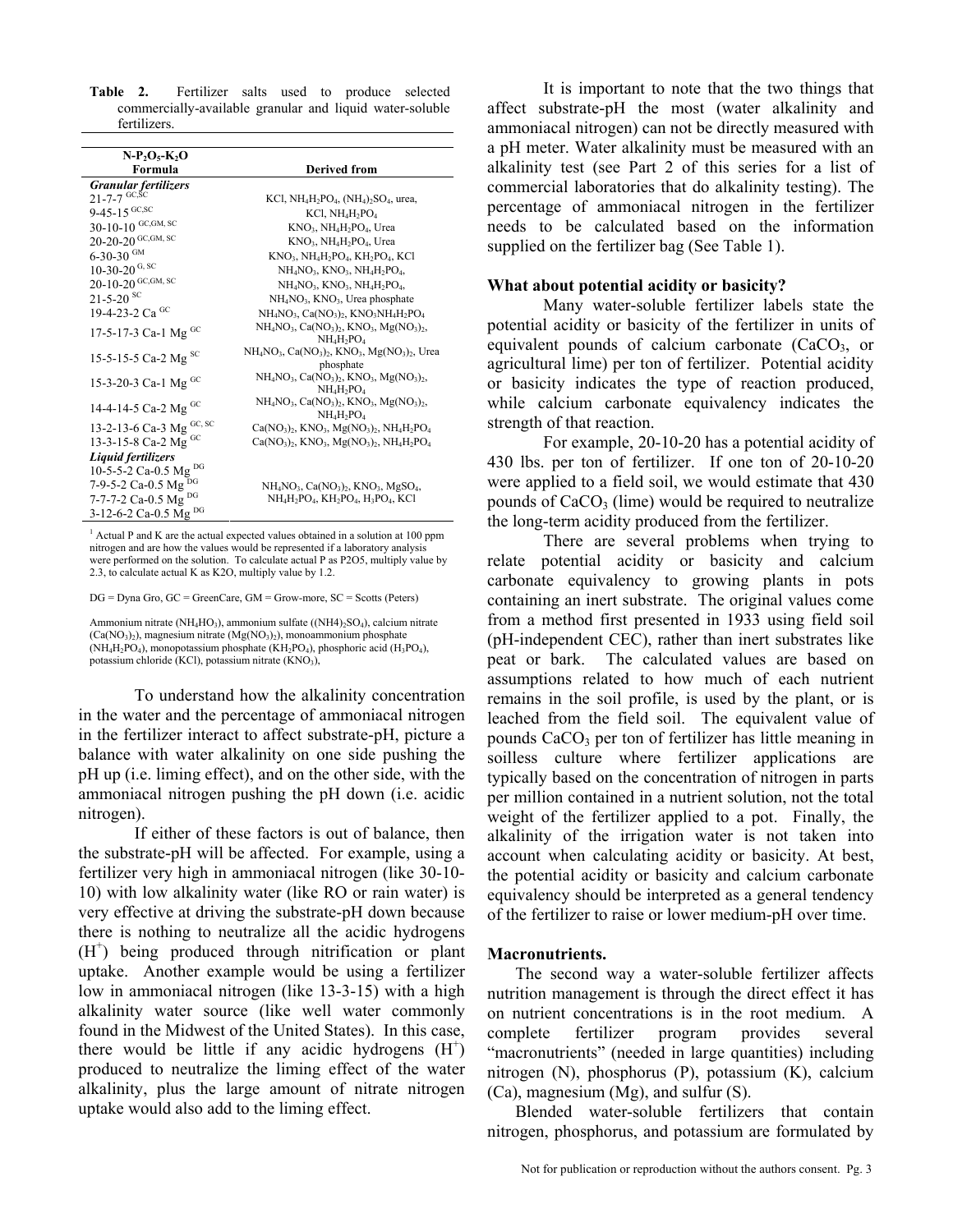combining two or more fertilizer salts (Table 2). Fertilizer "salts" in this case mean any chemicals that contain plant nutrients in a water-soluble form. Ammonium phosphate is an example of a fertilizer salt, and in water this salt dissolves into separate ammonium and phosphate ions. The ammonium provides the plant with N and phosphate provides P.

There are many water-soluble sources of nitrogen, some of which only supply nitrogen like urea and ammonium nitrate. However, for most other nutrients, the choices are limited. For example, calcium nitrate is the only form of water-soluble calcium. There is also typically only one source of potassium, potassium nitrate. Monoammonium phosphate is the usual source of phosphorus. Magnesium is supplied either as magnesium nitrate or magnesium sulfate. Sulfur is supplied by ammonium sulfate or magnesium sulfate.

Because of limitations in the number of fertilizer salts used to blend fertilizers, the ratio of macronutrients (N-P-K-Ca-Mg) directly affects the percent ammoniacal nitrogen. For example, fertilizers that are high in calcium tend to also be high in nitrate, because calcium nitrate is the only water-soluble source of calcium. Fertilizers that are high in phosphorus are often also high in ammonium because phosphorus is usually supplied as monoammonium phosphate.

Certain fertilizers generally cannot be mixed at high concentrations. Salts containing sulfate, for example magnesium sulfate, are not compatible in the same concentrated stock solution with calcium nitrate because a reaction occurs where insoluble calcium sulfate (gypsum) will form as a precipitate . If a blended fertilizer contains both calcium and magnesium, then the sources have to be calcium nitrate and magnesium nitrate or two stock tanks must be used. Similarly calcium nitrate and monoammonium phosphate cannot be mixed in the same concentrated stock solution at high concentrations because insoluble calcium phosphate will form as a precipitate (solid). However, the amount of calcium and phosphorus that can be mixed in the same stock tank can be increased by lowering the pH of the stock tank. Commercially available fertilizers that contain calcium and phosphorus tend to have low levels of phosphorus (i.e. 13-2-13-6 Ca-3 Mg) and will also contain a weak acid to lower the pH of the concentrated stock solution.

 The nutrient content of the irrigation water is also important. In some cases, it can supply a large percentage of nutrients (especially calcium and magnesium) to the plants. In other cases, the reason for choosing a specific fertilizer is to resist the effects of unwanted ions like sodium, chloride, or boron. Only when the nutrient content of an irrigation water is

### *How to read a label from a fertilizer bag or bottle.*

All fertilizer labels should contain three numbers representing the percentage (by weight) of nitrogen, phosphorus, and potassium contained in the fertilizer. For nitrogen, the value listed represents the actual percentage of nitrogen contained in the fertilizer. However, for historical reasons, fertilizers sold in the United States (and much of the rest of the world) list the percentage of phosphorus as  $P_2O_5$  and potassium is listed as  $K<sub>2</sub>O$ . To calculate the actual percentage of phosphorus, multiply the listed value by 0.43, and for potassium, multiply the percentage by 0.83. For example, 20-20-20 really contains 20% nitrogen, 8.6% phosphorus (actual P), and 16.6% potassium (actual K).

Nutrients other than nitrogen, phosphorus, or potassium are voluntarily listed on the label under the "guaranteed analysis" section and the values listed represent the actual percentage in the fertilizer. To be listed on the label, they either have to reach a minimum level (Ca at 1%, Mg at 0.5%, S at 0.5%, Fe at 0.1%, Mn, Zn, Cu at 0.05%, B at 0.02%), or they can be in the fertilizer but left off the label, or the label can contain "For continuous liquid feed programs" which exempts the fertilizer from the minimum critical level on micronutrients.

extremely low (like with rain water or reverse osmosis purified water) can it be ignored.

## **Micronutrients**

Micronutrients (iron (Fe), manganese (Mn), zinc (Zn), copper (Cu), boron (B), and molybdenum (Mo)) are also required by plants for acceptable growth. In the past, Field soils were the primary source of micronutrients, and so the additional application was not often necessary. However, since the switch to inert substrates for growing plants in containers, the application of micronutrients has become a necessity.

 The sources of micronutrients used in water soluble fertilizers typically come in two forms, inorganic salts (all micronutrients) or chelates (only iron, manganese, zinc, and copper). Inorganic salts are material that dissolve in water to form ions that are available to the plant. For example, iron sulfate will dissolve into separate iron (Fe) and sulfate  $(SO<sub>4</sub>)$  ions. Chelates are organic molecules that envelop the ion and protect if from interacting with other ions in the soil solution that may make it unavailable to the plant.

There are many chelating molecules available, but only three that are in common use in horticulture, EDTA, DTPA, and EDDHA. These abbreviations refer to the chemical structure of the organic molecule. The difference in the chelates is how tightly the ion is bound. In general, manganese, zinc, and copper chelates are only found in the EDTA form. In comparison, there are three forms of iron chelate, but the most common also is the EDTA form.